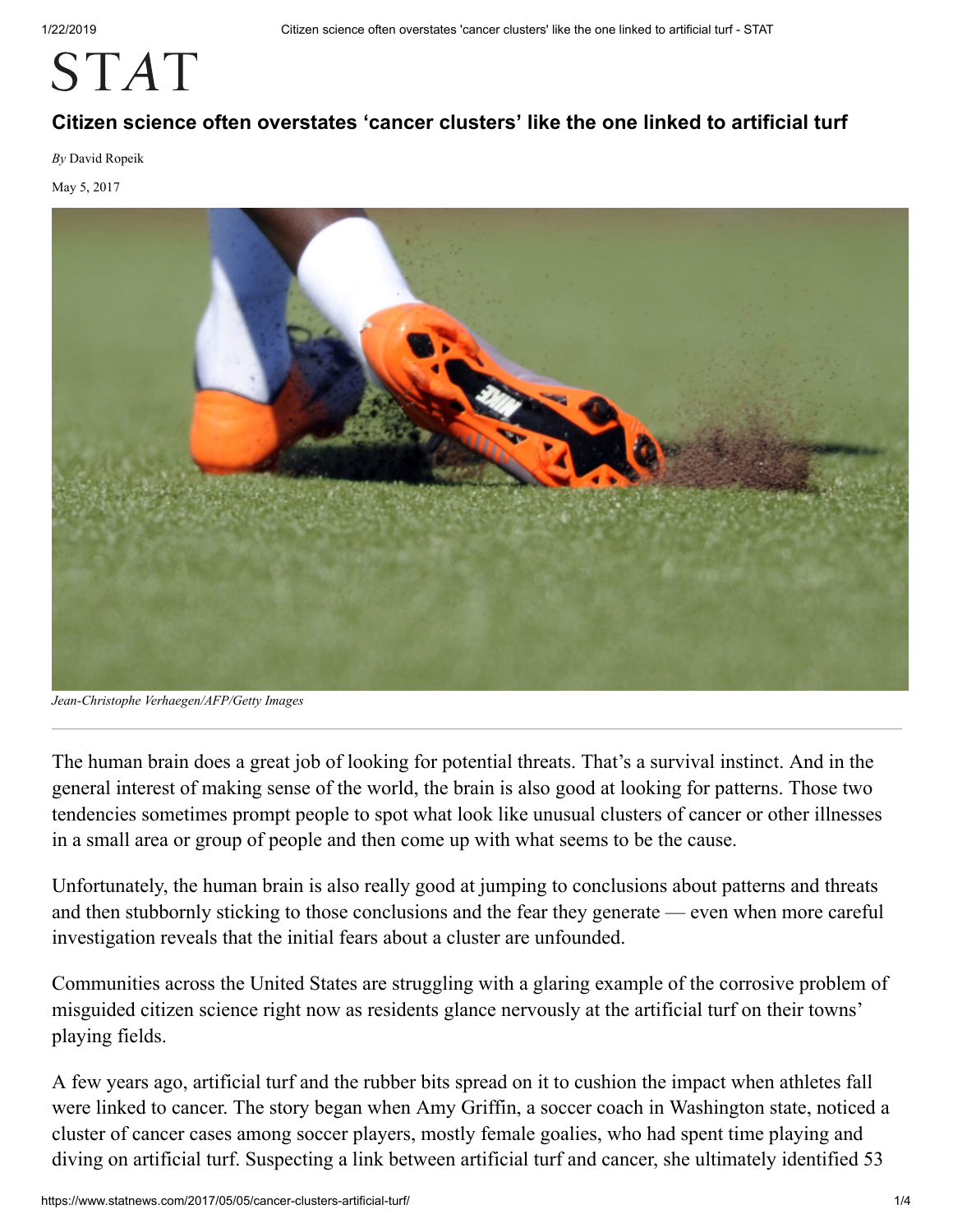[soccer players, many of them goalies, with cancer. The cancer cluster she identified drew nationwide](http://www.nbcnews.com/storyline/artificial-turf-debate/how-safe-artificial-turf-your-child-plays-n220166)  $\frac{\text{median}}{\text{median}}$  in 2014, which continues today.

#### [Related:](https://www.statnews.com/2016/11/29/brca-cancer-myriad-genetic-tests/) <sup>2</sup> [As revenue falls, a pioneer of cancer gene testing slams rivals with overblown claims](https://www.statnews.com/2016/11/29/brca-cancer-myriad-genetic-tests/) <sup>2</sup>

But that link hasn't held up. A careful investigation [recently published](http://www.doh.wa.gov/Portals/1/Documents/Pubs/210-091.pdf)<sup>3</sup> by Washington state public health officials found no link between artificial turf and cancer. The review compared the rate of cancer among the people on Griffin's list against the rate of cancer among all soccer players in Washington in the same age range. The numbers weren't even close. According to the report, "the number of cancer cases reported to us was about two percent of the number expected."

The investigators looked specifically at the kinds of cancer most frequently reported by Griffin leukemia and non-Hodgkin and Hodgkin lymphoma — which are more common among younger people. There was no connection between artificial turf and these cancers. They specifically analyzed the risk for goalies, who made up a high percentage of the players on Griffin's list (she's a goalie coach). Again, no connection.

To see if something unusual might be going on in Washington state, the analysis compared statewide cancer rates among soccer playing kids against national rates. They were about the same. The investigators interviewed players on Griffin's list, who said that they actually spent most of their time, between 70 percent and 75 percent, playing on natural grass fields.

And, like any good scientists, the researchers reviewed other studies about this risk, to see how their one brick of evidence fit into the overall wall. Quite well — of 10 review papers that had taken a look at all the research out there, seven of them found no link between artificial turf and crumb rubber infill and cancer.

The conclusions of the report are unambiguous: "This investigation and available research do not suggest that playing soccer on artificial turf causes cancer. … This finding does not suggest that soccer players, select and premier soccer players, or goalkeepers in Washington are at increased risk for cancer compared to the general population."

The difference between Griffin's report and the one from the Washington state public health officials is that the latter took a much more careful look at the initial assumptions and the broader data.

Sadly, but not unsurprisingly, this reassuring finding has gotten far less attention in the media than the more alarming news about a cancer cluster among kids who play soccer on artificial turf.

Some parents of the kids on Griffin's list [have criticized the new stud](http://www.bainbridgereview.com/sports/health-study-on-rubber-turf-comes-under-heavy-scrutiny/)<sup>6</sup>y, as have environmental advocates<sup>6</sup> [who ardently campaign against artificial turf \(and industrial chemicals in general\). Griffin](http://denver.cbslocal.com/2017/01/26/turf-battle-new-study-finds-no-increased-cancer-risk-in-soccer-players/) also slammed the study<sup>7</sup>, saying that investigators should not have focused only on her list, even though that list is what raised her initial concerns and fed the media coverage that spread those concerns across [the nation. "My samples were extremely small and everyone knows it was anecdotal," she told a local](http://www.bainbridgereview.com/sports/health-study-on-rubber-turf-comes-under-heavy-scrutiny/) reporter<sup>6</sup>. "There was nothing scientific about it."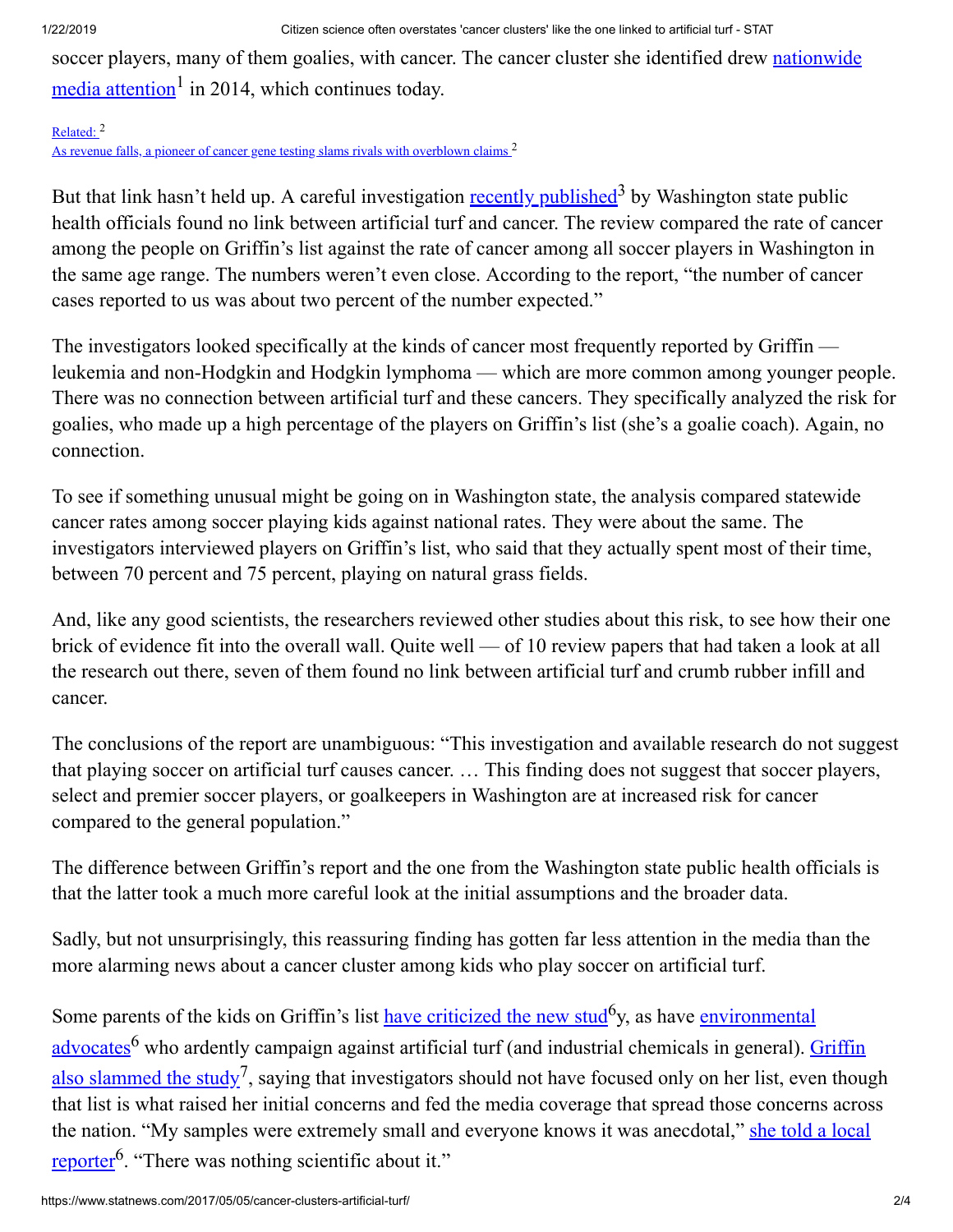#### 1/22/2019 Citizen science often overstates 'cancer clusters' like the one linked to artificial turf - STAT

What a perfect statement to capture the larger lesson this episode teaches. Citizen epidemiology can be tremendously valuable, but it is not science. It often lacks the careful critical analysis that can identify with more precision and certainty what the real threats actually are. Citizen science tends to be the product of the instinctive way we perceive the world in our fundamental and constant drive to avoid danger. It's a hint, a clue, and often an important first step, but it is not *the answer*.

Griffin identified a possible hazard and a pattern that seemed to make sense and that certainly warranted further investigation. In that regard, she follows in the footsteps of the pioneering citizen epidemiologist Anne Anderson in Woburn, Mass. Her suspicion about a pattern of childhood leukemia in her neighborhood led to scientific investigations that identified polluted drinking water as the cause. That work was portrayed in Jonathan Harr's book "A Civil Action" and the movie that followed. Or the observations of Michael and Linda Gillick of Toms River, N.J., whose suspicions drove rigorous research that identified polluted water as the cause of a cluster of illnesses in their town, documented in "Toms River," Dan Fagin's Pulitzer Prize-winning book on citizen epidemiology.

Most of the time, though, quick conclusions about disease clusters and their causes don't hold up to careful scrutiny. They are based on the leaps and assumptions we are programmed to make quickly and instinctively. They are a first reaction to the initial evidence, which must then be assessed using more careful critical thinking. That takes time and effort and open minds — not the default way the brain prefers to operate.

More rigorous evidence-based thinking will ultimately produce greater wisdom about what actually threatens us and how we can keep ourselves safe. But as examples like the artificial turf and cancer noncluster illustrate, we have to work to overcome our instinctive knee-jerk cognition if we want to make more informed choices about our health and safety.

*David Ropeik is an instructor in the environmental studies program at the Harvard Extension School, a consultant in the psychology of risk perception, and the author of "How Risky Is It, Really? Why Our Fears Don't Always Match the Facts."*

### **About the Author**

#### **David Ropeik**

[dpr@dropeik.com](mailto:dpr@dropeik.com)<sup>8</sup> [@dropeik](https://twitter.com/dropeik)<sup>9</sup>

### **Tags**

## **Links**

- 1. http://www.nbcnews.com/storyline/artificial-turf-debate/how-safe-artificial-turf-your-child-plays-n220166
- 2. https://www.statnews.com/2016/11/29/brca-cancer-myriad-genetic-tests/
- 3. http://www.doh.wa.gov/Portals/1/Documents/Pubs/210-091.pdf
- 4. https://www.statnews.com/signup/
- 5. https://www.statnews.com/privacy/
- 6. http://www.bainbridgereview.com/sports/health-study-on-rubber-turf-comes-under-heavy-scrutiny/
- 7. http://denver.cbslocal.com/2017/01/26/turf-battle-new-study-finds-no-increased-cancer-risk-in-soccer-players/
- 8. https://www.statnews.com/2017/05/05/cancer-clusters-artificial-turf/mailto:dpr@dropeik.com
- 9. https://twitter.com/dropeik